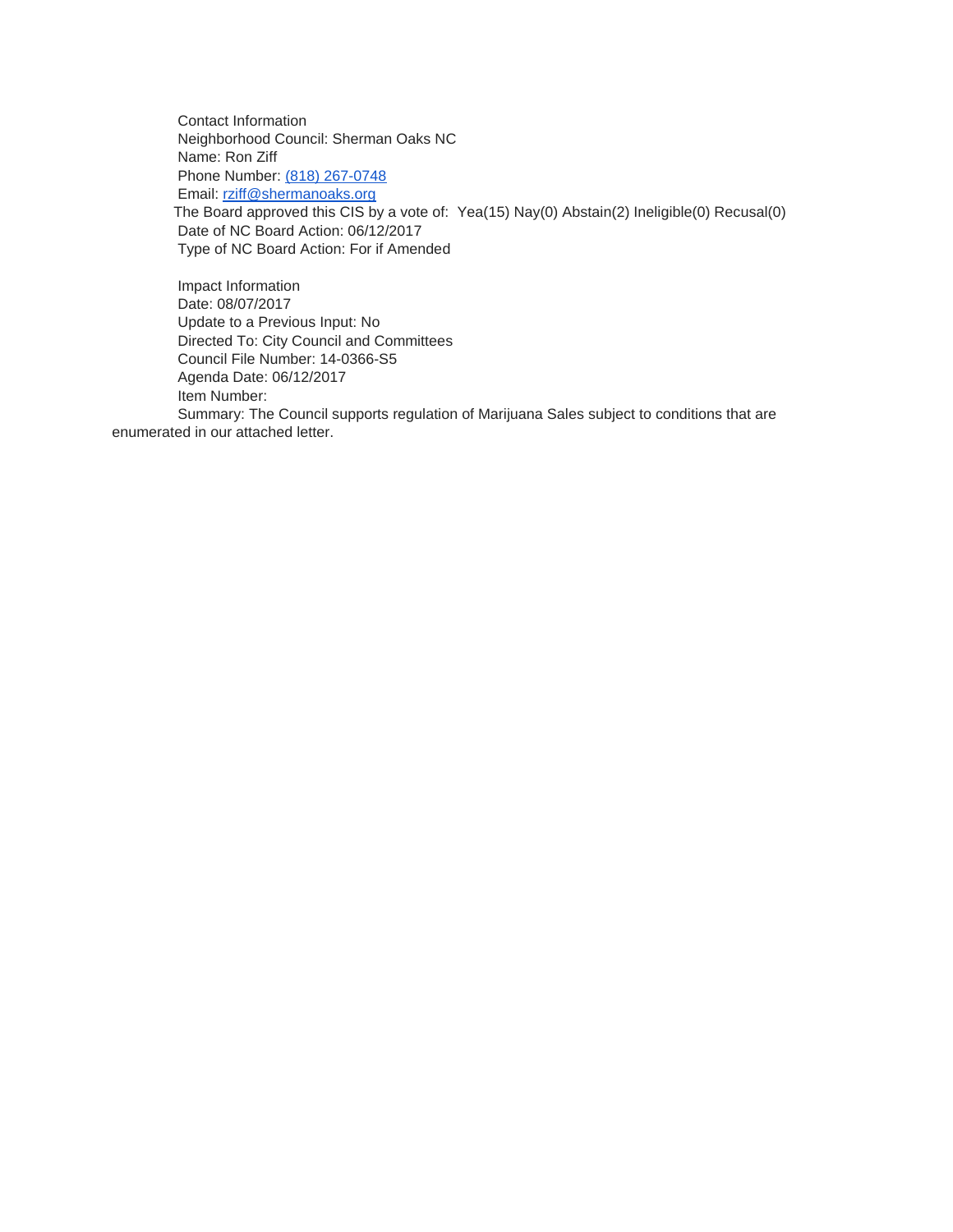## **Officers:**

Ron Ziff, President Bus-6 Jeff Hartsough, 1st Vice Pres.CI-2 Sue Steinberg, 2<sup>nd</sup> Vice Pres Bus.4 Tom Capps, Treasurer, Res. 2 Avo Babian, Secretary, Bus. 5 **Board Members:** Garett Ross, Res. 1 Levon Baronian, Bus-1 Kristin Sales, CI-1 Howard Katchen, Res. 3 Raphael Morozov, Bus.3 Richard Marciniak, CI-3 Lisa Petrus, Res. 4 Sidonia Lax, CI-4 Vacant, Res-5 Sherry Revord, CI-5 Jill Banks Barad, Res. 6 Melissa Menard, CI-6 Michael Binkow, Res. 7 Neal Roden, Bus-7 Jeffrey Kalban, CI-7



**Sherman Oaks Neighborhood Council**

**SONC BOARD**

## **NEIGHBORHOOD COUNCIL**

P O Box 5721 Sherman Oaks, CA 91413 (818) 503-2399 [www.shermanoaksnc.org](http://www.shermanoaksnc.org/)

OR CONTACT

**Department of Neighborhood Empowerment linked through our website under "Resources"**

Date August 7, 2017

Re: Council File # 14-0366-S5

Honorable City Council c/o Office of the City Clerk Los Angeles City Hall 200 North Spring Street, Room 395 Los Angeles, CA 90012

The Sherman Oaks Neighborhood Council requests that the following Community Impact Statement be attached to Council File 14-0366-S5 regarding the Regulation of Marijuana Sales.

## **COMMUNITY IMPACT STATEMENT**

This Community Impact Statement is based on the action taken at the regularly scheduled Board of Directors meeting on June 12, 2017, when the Sherman Oaks Neighborhood Council adopted the motion by a vote of 15 yes, 0 no, 2 abstaining and directed that a Community Impact Statement be filed reflecting its position. *We are concerned about the oversaturation, proliferation and illegal operation of marijuana businesses, which is a major concern to many of our community members. We support an enhanced regulatory framework and stronger enforcement mechanisms for marijuana-related businesses. We do not support a ban on MRBs altogether because it is unrealistic.*

*A regulatory framework should include a permit/licensing system that would:*

- *1. require an annual renewal;*
- *2. impose safety-related operating requirements;*